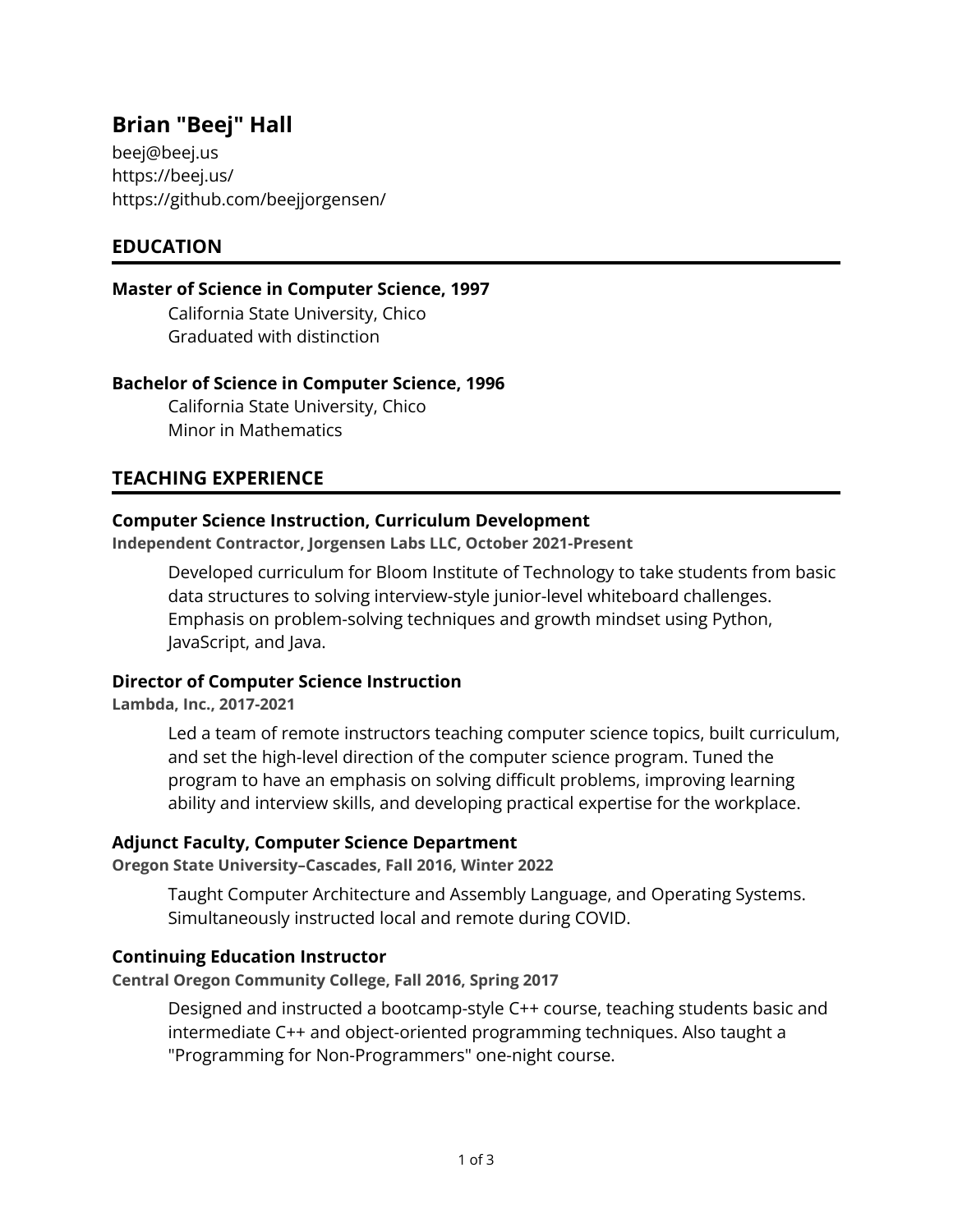## **INDUSTRY EXPERIENCE**

## **Cofounder/CTO**

#### **Decibel Advertising, 2015-2017**

Developed web applications to control advertising purchases based on external, relevant events. Implemented RESTful APIs for backend services. Interfaced with Facebook's advertising system.

## **Cofounder, CTO**

## **Robot Stampede, 2008-2017**

Web marketing production using HTML/CSS/JS, mobile development. Built an extensive in-house framework for efficient application build-outs with an emphasis on rendering quality. Managed contractors and interns, and provided project oversight and technical investigation.

## **Senior Software Engineer**

## **Independent Contractor, 2006-2008**

Implemented several projects for Adidas in Flash/ActionScript, including maintenance to the Adidas Women clothing site, Dale Earnheardt Jr. Pit Crew game, and an artistic application for the Adidas Originals campaign. Also worked as a computer science tutor in algorithms and data structures.

#### **Software Engineer**

#### **Activision / Z-AXIS, 2002-2006**

Modified particle system exporter in tools chain, implemented basic physics collision resolution, authored various camera behaviors, developed character control and melee combat systems, managed player physics, assisted with Havok physics engine integration, worked extensively with 3D math. Shipped games: BMX XXX, X-Men III.

#### **Senior Software Engineer**

#### **Freestyle Interactive, 1998-2002**

Created interactive Java advertising and multiplayer games for award-winning agency. Emphasis on high speed lightweight code, producing efficient real-time rendered graphics. Implemented the online multiplayer Java games for Sony's Station.com. Co-designed and authored a massively multiplayer infrastructure in C and Java. Developed Palm OS games and applications, as well as custom libraries for fast blitting and infrared communication. Clients included Microsoft, Sun, Intel, New Line Cinema, CBS MarketWatch, Showtime, and CocaCola.